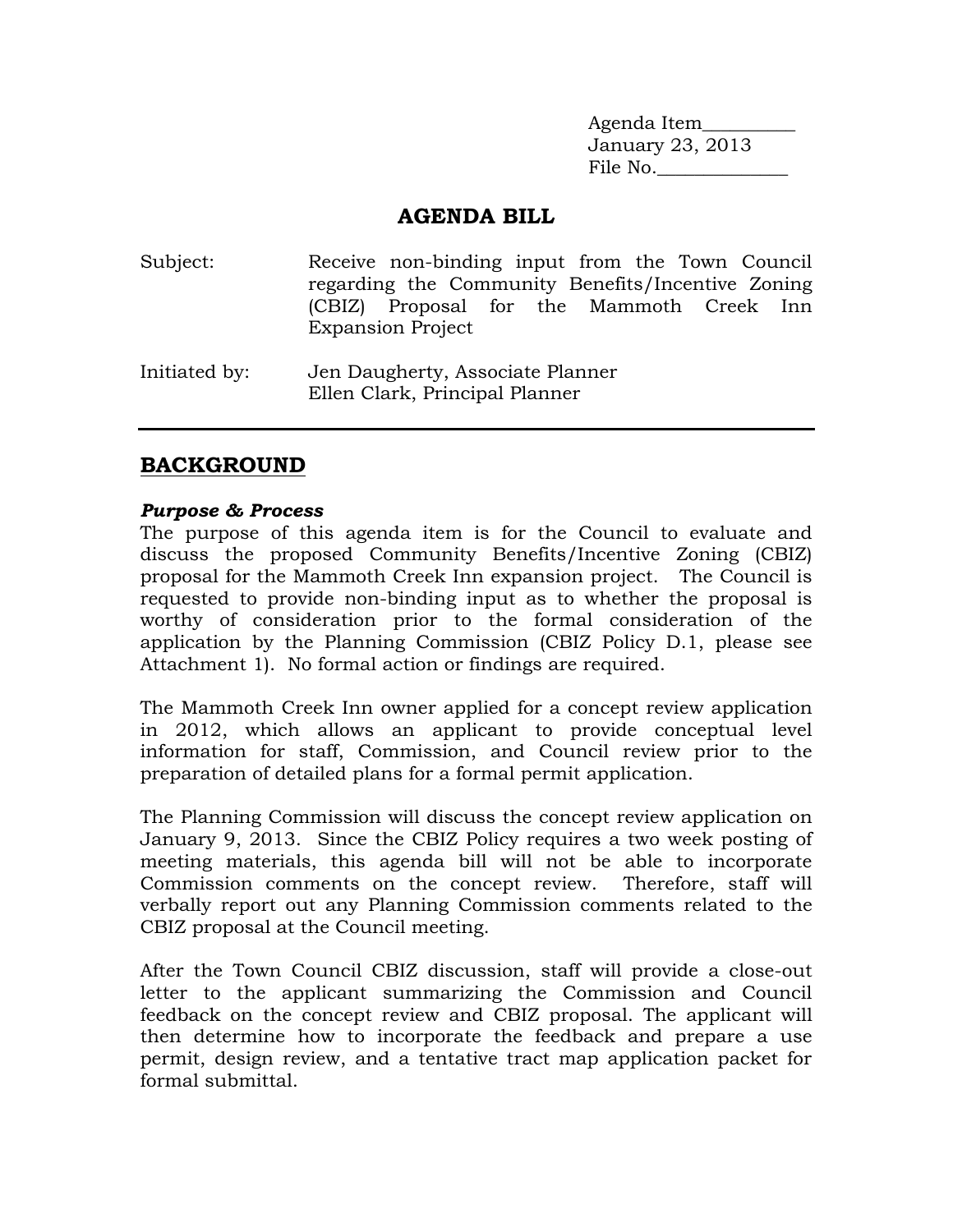#### *Background & Concept Review Proposal*

The owner of the Mammoth Creek Inn has made improvements over the past few years to revitalize the existing hotel. Substantial interior upgrades and improvements were completed in 2008, deteriorating balconies and railing were replaced, and the exterior of the building was upgraded with new materials and colors.

The Mammoth Creek Inn concept review application is a proposal to expand the existing hotel by adding 12 additional hotel rooms in nine condominium-hotel (condo-hotel) units. The condo-hotel units would function as "hot beds" consistent with the Town's requirements for previous condo-hotel projects (e.g., under hotel management, daily housekeeping service, front desk, standardized furniture, fixtures and equipment, etc.).

The nine proposed condo-hotel units would be contained in three buildings of the same design located to the east of the existing hotel building. The buildings are proposed to be approximately 43 feet tall with four floors. Each building includes four understructure parking spaces.

|                                                                   |             |              |                            | <b>Total</b> |
|-------------------------------------------------------------------|-------------|--------------|----------------------------|--------------|
| <b>Unit Type</b>                                                  | Studio      | One-bedroom  | Two-bedroom                | N/A          |
| <b>Number of Each</b><br>Unit Type                                | З           |              |                            | 9 units      |
| <b>Total Number of</b><br><b>Bedrooms</b> per<br><b>Unit Type</b> |             |              | 6                          | 12 rooms     |
| <b>Location of Unit</b>                                           | First floor | Second floor | Third and<br>fourth floors | N/A          |

Proposed Unit Type and Density Breakdown.

The Mammoth Creek Inn currently has 26 rooms, and this proposal would increase the total number of rooms to 38. The allowable base density is 40 rooms per acre, which would allow a total of 31.2 rooms on this site (rounded down to 31 rooms). Therefore, the proposal would result in seven rooms over the allowable base density. An approval pursuant to the CBIZ Policy would be required to allow for this increased density.

The proposal also includes additional parking spaces to meet the requirements for the existing hotel and the 12 additional rooms. The site plan, floor plans, and building sections are included as Attachment 2.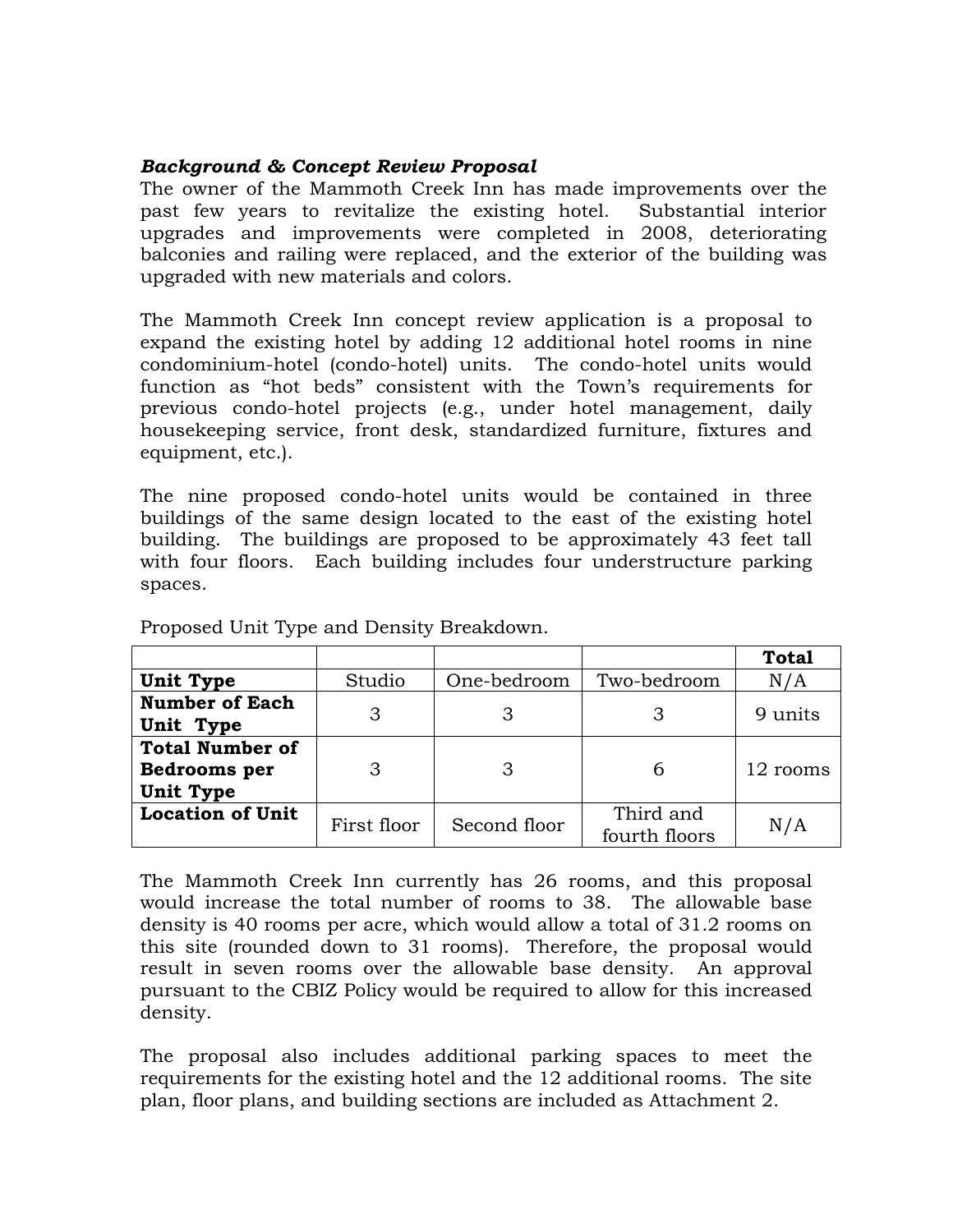# **ANALYSIS/DISCUSSION**

 $\overline{a}$ 

The CBIZ Policy provides regulations for the granting of discretionary development incentives to developers to encourage the provision of certain community benefits or amenities in accordance with the General Plan (please see Attachment 1 for the CBIZ Policy). The community benefit(s) provided are required to be in addition to any items that are or would be required by the General Plan, Municipal Code, Development Impact Fees, or mitigation measures required by the California Environmental Quality Act (CEQA).

CBIZ refers to Neighborhood District Plan (NDPs) and other planning documents to be applied in determining appropriate community benefits for each project. The preferred option is for the community benefit(s) to be provided on site or within the district in which the project is located. Furthermore, CBIZ allows for the payment of fees in-lieu of the direct provision of community benefits. The Mammoth Creek Inn site is located within the South Old Mammoth Road District, which was included in the South Districts NDP. The South Districts NDP lists the following as community benefits above project requirements: special events areas and plazas, park enhancements and improvements, enhanced transit facilities, and others (please see Attachment 3).

CBIZ ensures that the granting of incentives provides the desired community benefit(s) that is commensurate with the financial incentive conferred to the developer with the increased density. Not only is the applicant requesting a relatively minor incentive (i.e. 22.5% density increase or 49 rooms per acre), but also the financial analysis of the project identified that "*there does not appear to be a sufficient margin to request community benefits exceed five percent of the net return shown for this project (approximately \$6,000)*" (please see EPS Analysis, Attachment 4)1. Therefore, the applicant's preliminary CBIZ proposal is to provide inlieu fees of \$6,000 towards a new or improved transit facility, such as a bus stop/shelter along Old Mammoth Road in the vicinity of the project.

The CEQA analysis for the project will analyze potential environmental impacts of the project, including Population at One Time and Population Impact Evaluation Criteria (PAOT/PIEC). Since the project is located in the Commercial Zone in town on an existing developed property and the density increase is relatively minor, staff anticipates that there will be no significant environmental impacts from the additional seven rooms proposed.

 $1$  This does not include Town revenues associated with the project, such as transient occupancy tax, property tax, and utility tax, which are estimated in the EPS Report (Attachment 4).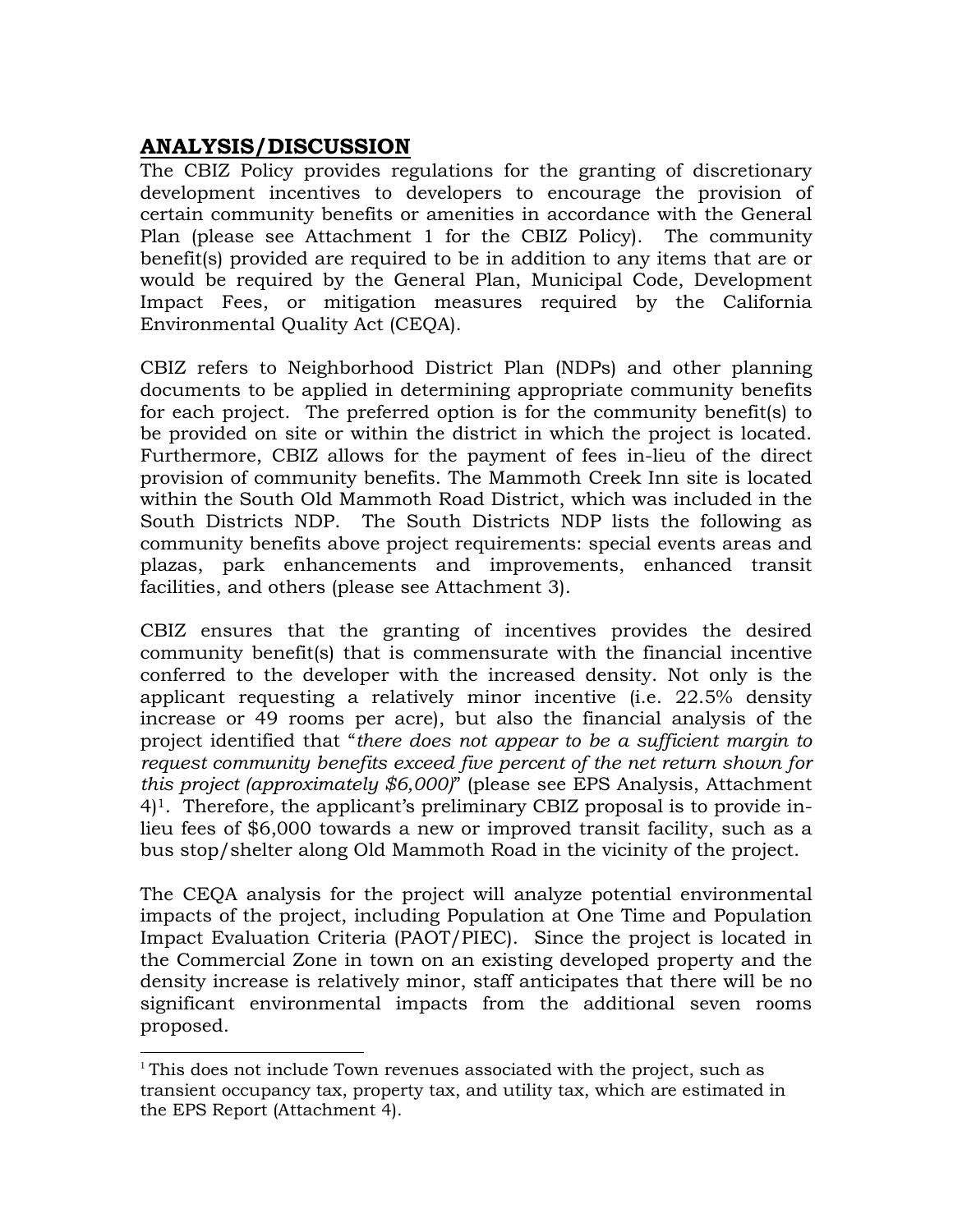## **OPTIONS ANALYSIS**

Option 1: Provide non-binding input as to whether the Mammoth Creek Inn expansion CBIZ proposal is worthy of consideration prior to the formal consideration of the application by the Planning Commission (CBIZ Policy D.1).

Option 2: Do not provide non-binding input regarding the Mammoth Creek Inn expansion CBIZ proposal.

Option 1 would provide the applicant and staff with input that the applicant would use to refine the CBIZ proposal as necessary for a formal application submittal. If the proposal does not change significantly, the CBIZ proposal would not need to be brought back to Council before the Planning Commission public hearing on the formal application (i.e., tentative map and use permit public hearing).

Option 2 would not provide the applicant or staff with input, and the CBIZ proposal would be required to be brought back to Council for nonbinding input once the formal application is submitted.

## **VISION CONSIDERATIONS**

The CBIZ Policy is consistent with the Town's Vision of being a great place to live and work, providing a stable economy, and being a premier year-round resort community because the Policy provides a mechanism to achieve developer-provided facilities and amenities beyond those normally required. The project's CBIZ proposal of providing funds towards a transit stop or shelter is also consistent with the Town's Vision of offering a variety of transportation options that emphasize connectivity, convenience, and alternatives to use of personal vehicles.

### **FINANCIAL CONSIDERATIONS**

The applicant is funding the staff time to process this concept review application with a \$1,000 retainer deposit and is being invoiced on a cost accounted basis. The applicant will be required to fund the staff time for formal application processing. Estimated future Town revenues associated with this project, such as transient occupancy tax, property tax, and utility tax, are identified in the attached EPS Report (Attachment 4).

### **STAFFING CONSIDERATIONS**

Staff time to process permits is included in the Community and Economic Development Department's work program.